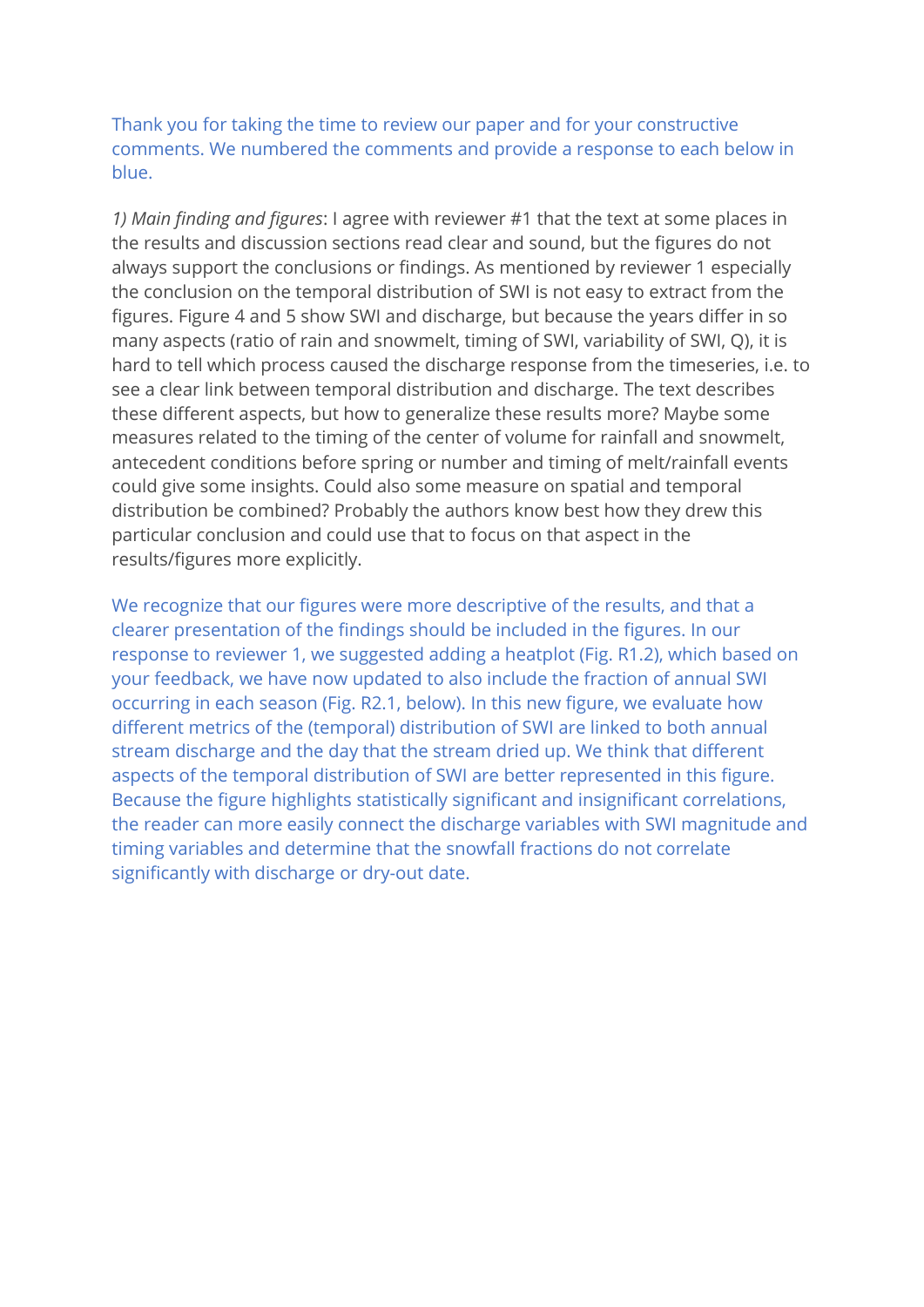

**Figure R2.1:** Heatplot showing Pearson correlation coefficients (α=0.1) for comparisons between annual discharge, the stream dry-out date and precipitation and snowpack metrics. Significant correlations are marked in dark red (negative) and dark blue (positive), whereas insignificant correlations (-0.3<R<sup>2</sup><0.3) are marked in light blue (positive) or light red (negative) and correlations without a direction are marked in white. For most metrics, the comparison is based on the 2004-2014 data record (n=11 years). The comparison with the melt-out date (marked with one asterisk) is based on the simulated years (n=5) and the years for which satellite imagery was available (2016-2019, n=4; which totals to n=9). For the SWI flashiness index, the melt rate, and the number of days when at least half the catchment was snow-covered (marked with two asterisks), we used only the years that were simulated (n=5).

*2) Study setup*: While going through the manuscript I was wondering why only four years were selected. Because of the many processes that influence the discharge signal, a larger sample of years may have provided stronger evidence how processes relate, i.e. avoid that for example the dry year that was analyzed had many rainfall events. From the data description it is a bit unclear to me what the maximum possible amount of years could have been for analyzing. The decision may have to do with the runtime of the model? At least I would expect some description how the selected years deviate from the mean hydro-climatology of the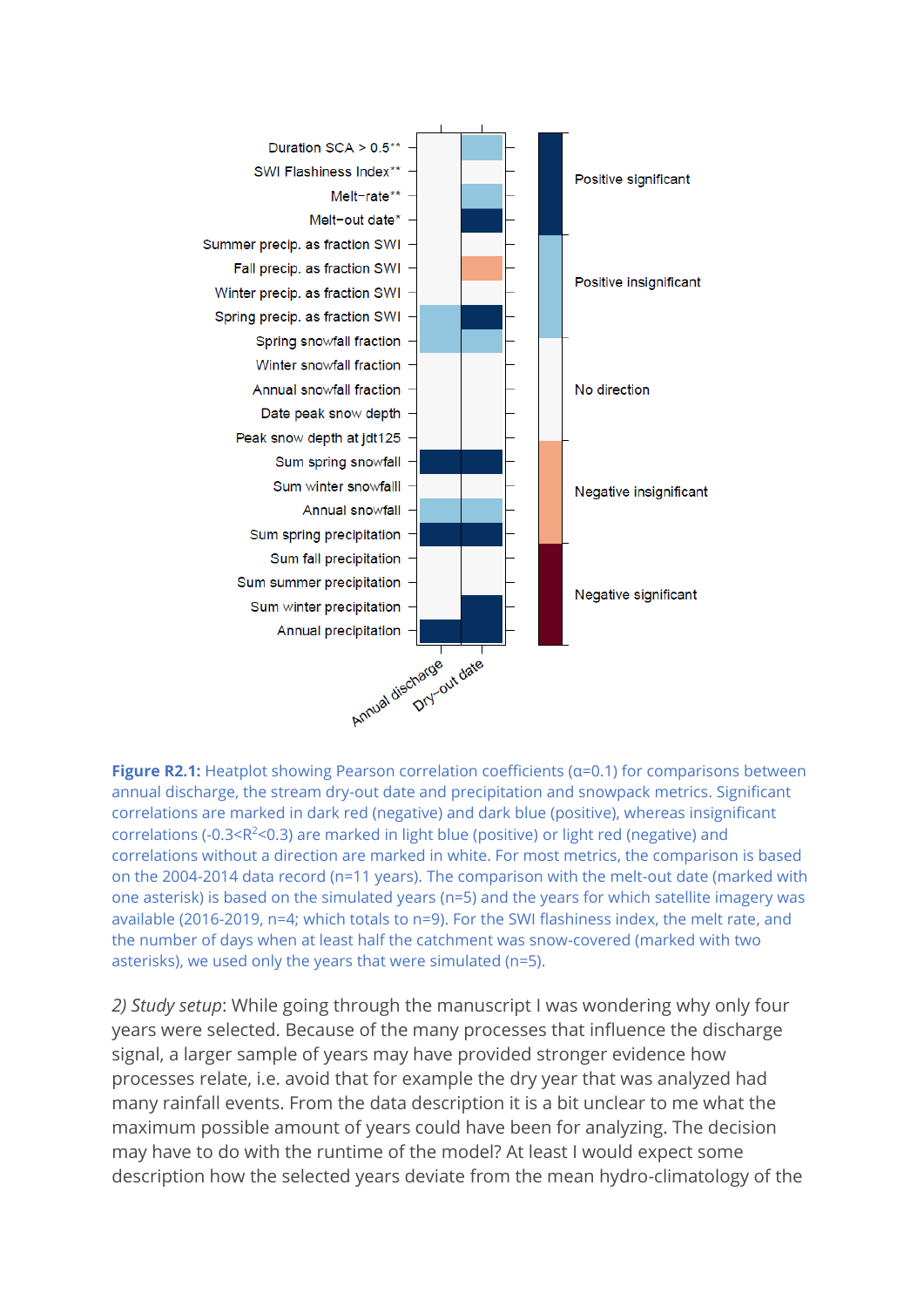catchment. Maybe the discussion/limitations section could elaborate on the selection of the years and the intertwined processes when looking at observations and possibilities for future model experiments, isolating some of these aspects (for which discharge would needed to be simulated as well) – but this last point as the authors see fit.

We selected four years because setting up and running the model was a non-trivial task. Also, we aimed to focus on differences in the distribution of SWI and stream discharge for years that had different snowfall ratios and total water inputs and therefore, we selected strongly contrasting years from the 11 potential years of record (Godsey et al., 2018). We will describe this rationale in the revised manuscript, and highlight how the selected years differed from the long-term average: each year's precipitation, snowfall fraction and air temperature is included in Table R2.1 (see below), which will be included in the revised supplementary material. We now also summarize how the years were different from the long-term average in the methods section of the revised manuscript, and will include the information from Table R2.1 in Table 1 of the manuscript.

We also included a scatter plot of annual snow fraction and annual precipitation (Fig. R2.2, see below), that shows that the years we chose to simulate contrasted with the other years captured in the dataset. Although 2007 was slightly drier than 2014 and 2006 was slightly wetter than 2011, we chose to simulate 2011 and 2014 because additional weather stations had been installed in 2011. Temperature and humidity data from these additional stations increased model accuracy and snow depth data from these locations was used to validate the model outputs. We will also include this figure in the revised supplementary material.

|           | $P$ (mm) | % P | $SF(-)$ | % SF | $T_a (°C)$ | % T <sub>a</sub> |
|-----------|----------|-----|---------|------|------------|------------------|
| 2004-2014 | 524      | 100 | 0.37    | 100  | 8.2        | 100              |
| 2004      | 470      | 90  | 0.49    | 132  | 8.4        | 103              |
| 2005      | 543      | 104 | 0.23    | 63   | 8.2        | 100              |
| 2006      | 714      | 136 | 0.29    | 78   | 8.4        | 103              |
| 2007      | 402      | 77  | 0.31    | 83   | 9.3        | 113              |
| 2008      | 465      | 89  | 0.45    | 123  | 7.4        | 91               |
| 2009      | 549      | 105 | 0.49    | 132  | 8.0        | 98               |
| 2010      | 531      | 101 | 0.57    | 155  | 6.6        | 81               |
| 2011      | 693      | 132 | 0.41    | 111  | 7.4        | 91               |
| 2012      | 494      | 94  | 0.24    | 64   | 8.6        | 105              |
| 2013      | 456      | 87  | 0.26    | 72   | 8.6        | 105              |
| 2014      | 450      | 86  | 0.30    | 82   | 8.6        | 105              |

**Table R2.1:** Annual precipitation (P, mm), snowfall fractions (SF, -) and air temperature (T<sub>a</sub>, °C), as well as % of the mean of the 2004-2014 record (Godsey et al., 2018). Simulated years are printed bold.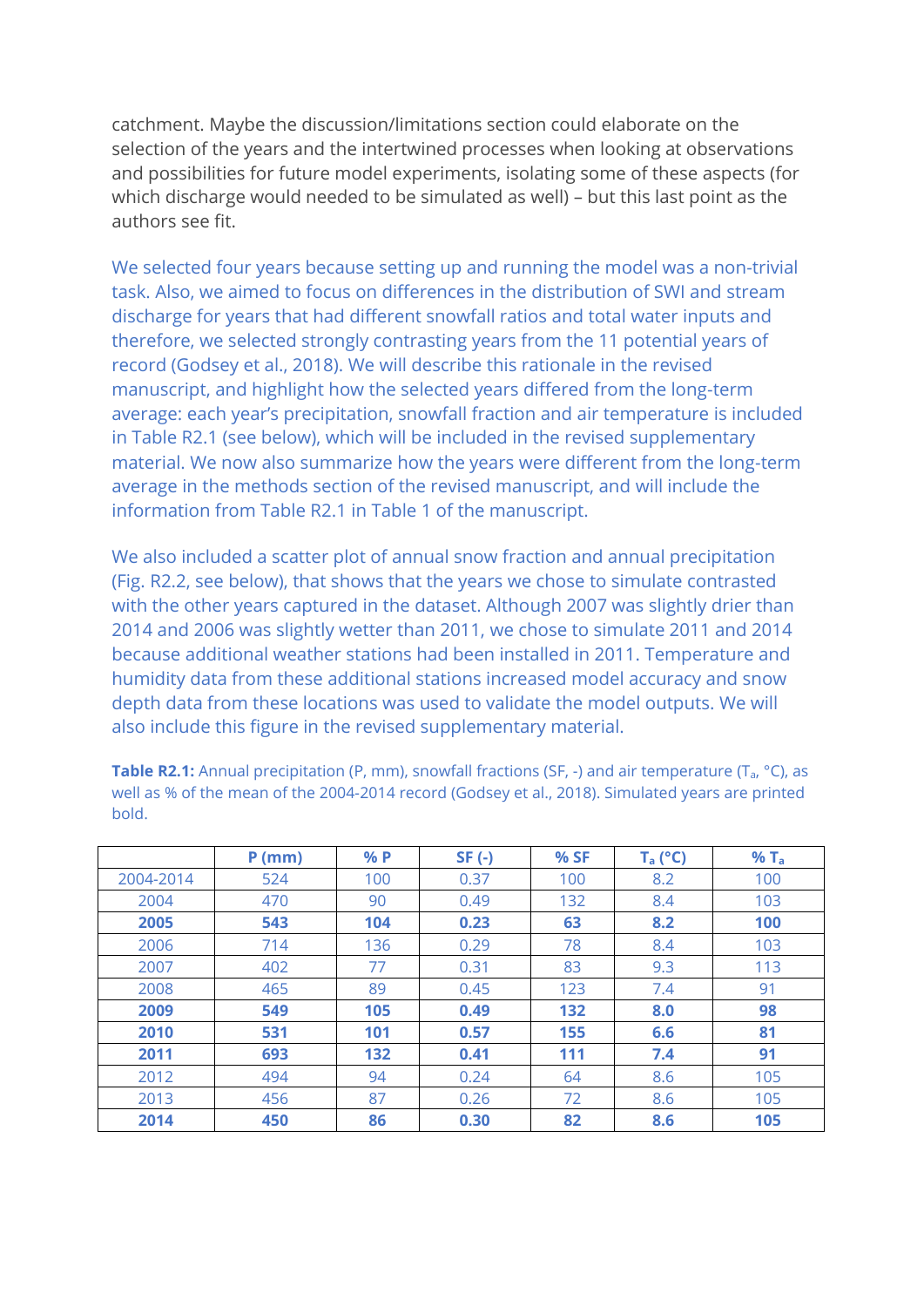



*3) Argumentation in introduction*: Partly related to the comment of reviewer 1 on a better description of the novelty in the introduction, I think that the line of thoughts for this study and the research gap can be better described. In my opinion, the introduction mixes 1) changes in snowmelt generated streamflow, 2) differences between catchments seasonally snow covered and in the rain-to-snow transition zone, 3) rain-to-snow zones as a space-for-time substitution of catchments that are now seasonally snow covered and 4) changes that have occurred in the rain-to-snow transition zone and may occur in the future. Although all of these aspects may be important to put the study into context, I would suggest to clearly identify the research gap (how do yearly variations in rainfall and snowmelt influence discharge, relation with snowfall fraction not yet clear, rain-to-snow zone suitable to analyze 'extremes', i.e. snowy and rainy) and explain the implications for future changes and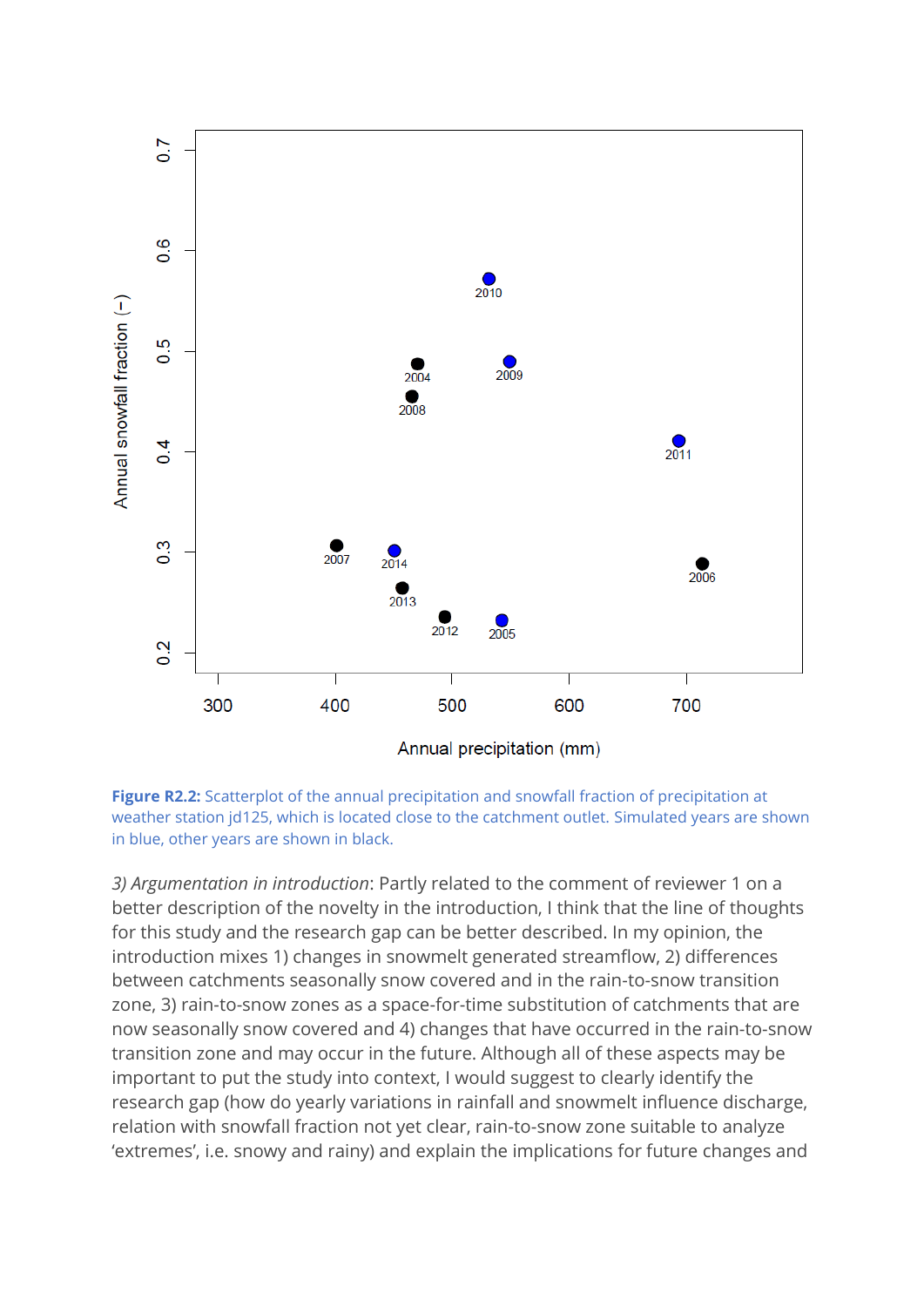relations to observed changes in different type of catchments in a more structured way.

Thank you for this comment. We agree that it is important to clearly describe the research gaps and rationale behind the study, and will revise the introduction to emphasize the following points:

1) In contrast to the majority of snow research, this work is conducted in the rainsnow transition zone – a zone that currently covers a significant area of the mountainous western US and might yield insights in the future functioning of areas that are currently seasonally snow-covered.

2) In contrast to other work that often summarizes daily to seasonal responses at watershed/landscape scales, we quantified surface water inputs (SWI) at a high temporal (hourly) and spatial resolution (10-m). These high-resolution SWI estimates allowed us to investigate:

- The spatial variability in snow depths and SWE in a catchment that has a largely intermittent snow cover. In particular, this revealed the importance of snow drifts, even at the rain-snow transition zone.
- The extent to which the temporal distribution of SWI affects stream discharge and stream drying, and how that compares to annual metrics such as snowfall fractions or total precipitation, which are frequently used in larger scale estimations.

In addition, while SWE is frequently used as a summarizing variable for winter precipitation when comparing precipitation to stream discharge, SWI is more directly related to the timing and amount of water resources, and might therefore be an important variable to model in future work addressing similar questions.

*4) Methods and data description*: Here I missed some details regarding the available data, the model and the choice of years. As indicated above, it is not mentioned how the four climatologically different years were selected. I was also a bit confused by the numbers in table 1, how come that in a rainy year, the SWIsnow is higher than in a snowy year? Are numbers switched here? And without knowing the range of snowfall fractions over a longer time period it is difficult to interpret the values of the different years. It would also be helpful to explain the reasoning and possible hypotheses of selecting rainy and snowy years and wet and dry years. Could temperatures also be given for the years? Regarding the data and model, what is needed as input for the model? And which of the stations do have this data available for which time period.

We recognize that the description of the data, model and selection of years was rather short. We will add more information on the functioning of the model (e.g., how the model calculates snowmelt, how rainwater is handled during rain-on-snow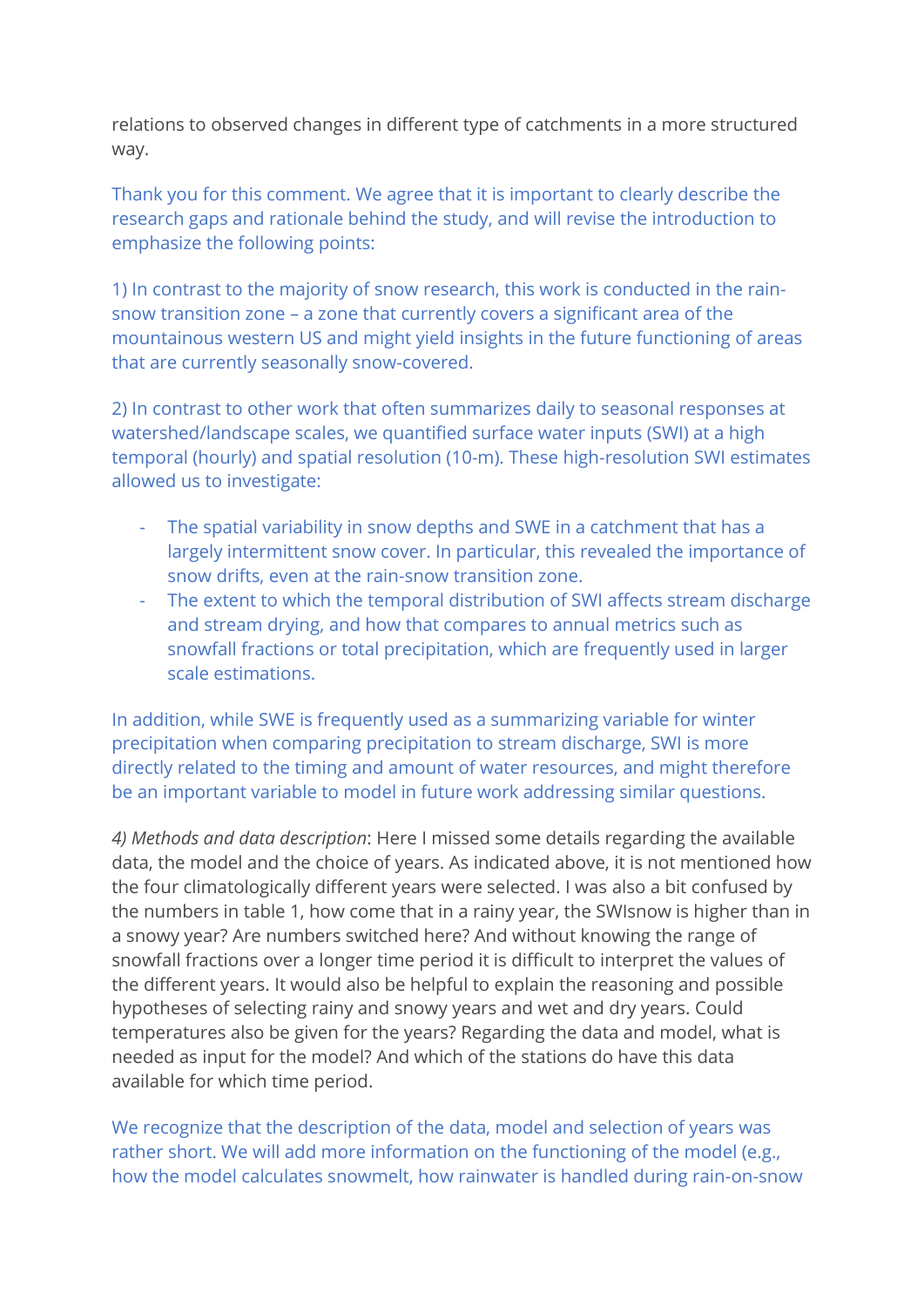events, how refreezing is represented and how sublimation is considered), as described in the response to reviewer 1, as well as information on the required model input and how that overlaps with availability of data for the different years. We will also describe the selection of the simulated years better with the information described above at comment 2, summarized in Figure R2.2 and Table R2.1. This should provide context for the years that we chose to simulate as well as on the dataset as a whole.

Thank you for pointing out the mistake in Table 1. It should have been 412 mm and 243 mm for SWI from rain in 2005 and 2010 respectively, and 146 mm and 310 mm for SWI from snowmelt in 2005 and 2010, respectively. We will check all values in this table (and the other tables) before submitting the revised manuscript.

## *Minor and technical corrections:*

5) Title + abstract: 'Snowfall fractions' – since you only clarify in the introduction, maybe another term could be used here, e.g. ratio of snowfall to precipitation. Regarding the title, maybe it needs to be adjusted depending on the changes, e.g. temporal distribution and total input? Or specify what is meant with temporal distribution. Stream discharge – Annual (stream) discharge.

We recognize how the title and abstract could be more explicit, and are open to adjusting these after we have made all the changes in the manuscript.

L13 '..spatial and temporal distribution of precipitation' – add phase of precipitation?

Yes indeed, precipitation phase might also impact stream discharge. We will add this to the abstract as "spatial and temporal distribution of precipitation and precipitation phase"

## L68 which catchments?

We think that our findings will be most applicable to other small (<10 km<sup>2</sup>), semiarid, mid-elevation, mid-latitude catchments, and will include that as specification. We suggest these catchment characteristics because we think that 1. similarly sized catchments are more likely to have a similar potential for water storage on the surface and in the subsurface, 2. semi-arid, mid-latitude catchments are likely to have a similar vegetation cover 3. mid-latitude, mid-elevation catchments are likely to have a temporal distribution of water inputs that is similar to that in Johnston **Draw**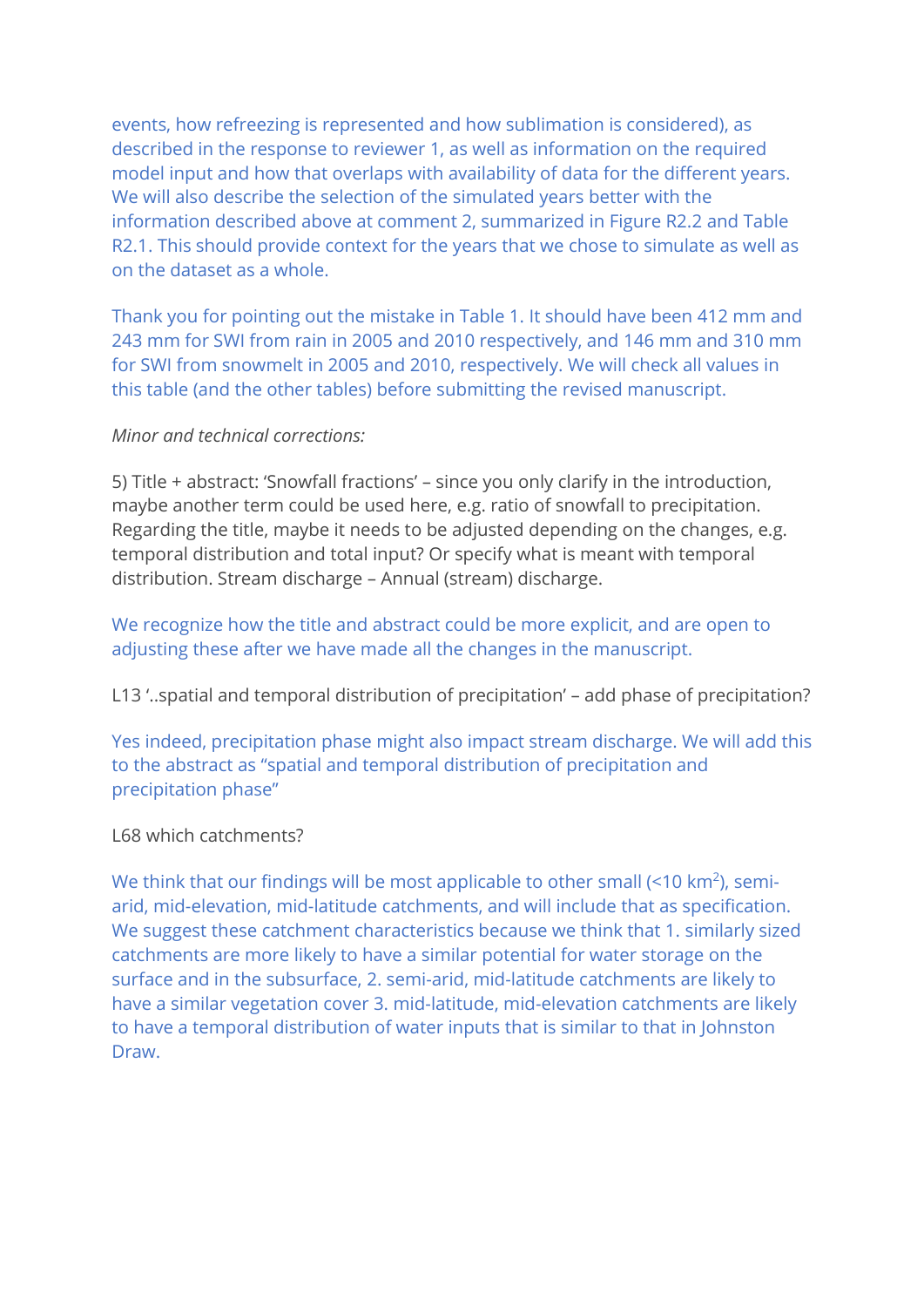L71-72: on an annual time-scale is this so different, apart from the effects of snow redistribution? Is this something interesting to show for you analyses, i.e. spatial distribution of rainfall and spatial distribution of snowmelt?

Apart from the snow redistribution, distribution of rainfall and snowfall might be quite similar across the catchment, and in both cases increase slightly with elevation. However, snow redistribution causes surface water inputs to differ across the catchment, even at the rain-snow transition zone. We will adapt the text of this paragraph to make sure that is clear for the reader.

When analyzing the data, we visualized SWI inputs from rainfall and snowmelt separately, but refrained from including these figures in the manuscript. We decided this because rainfall amounts were interpolated following a linear orographic gradient derived from precipitation at the gauges at the upper and lower end of the catchment. Because of this, rainfall distribution across the catchment did not reflect any small-scale variations in the spatial distribution of rainfall, other than that caused by elevation. The effects of wind-redistribution of snow were implicitly included in the spatial distribution of snowfall, which was based on the lidar snow depths, and thus included more fine-scale spatial variation. Hence, a direct comparison with the orographic precipitation gradient might overrepresent the differences. Investigating how the spatial distribution of non-redistributed snowfall and rainfall might differ could be achieved by simulating the snowpack with and without wind re-distribution, but we think this is outside of the scope of the manuscript presented here.

## L94: 'However' – where does this refer to?

This was meant to refer to the difference in catchment wetness that might exist between rainfall versus snowmelt dominated catchments. We recognize how the writing here might have been confusing, and will remove the word 'however' so that the sentence now reads: "Rain and snowmelt inputs might result in similar runoff ratios (discharge/SWI) as long as the overall catchment wetness is similar or if the catchment is wet at key locations for water transport."

## L116-117: did increased ET played a role here?

While the long-term analysis of Nayak et al. (2010) does not comment on increased evaporation or transpiration, Seyfried et al. (2011) states that evapotranspiration is most sensitive to increases in PET (implied by increases in air temperature) during ~4-5 weeks each year in which the plants have developed leaves and sufficient water is available in the soil. Before that time, plants use little water, and after that time, the system is strongly water-limited. Hence, although increased plant water use might be important in some systems, we suspect that it might not strongly affect stream discharge in this region. We will include a small summary of this information in section 2 of the revised manuscript.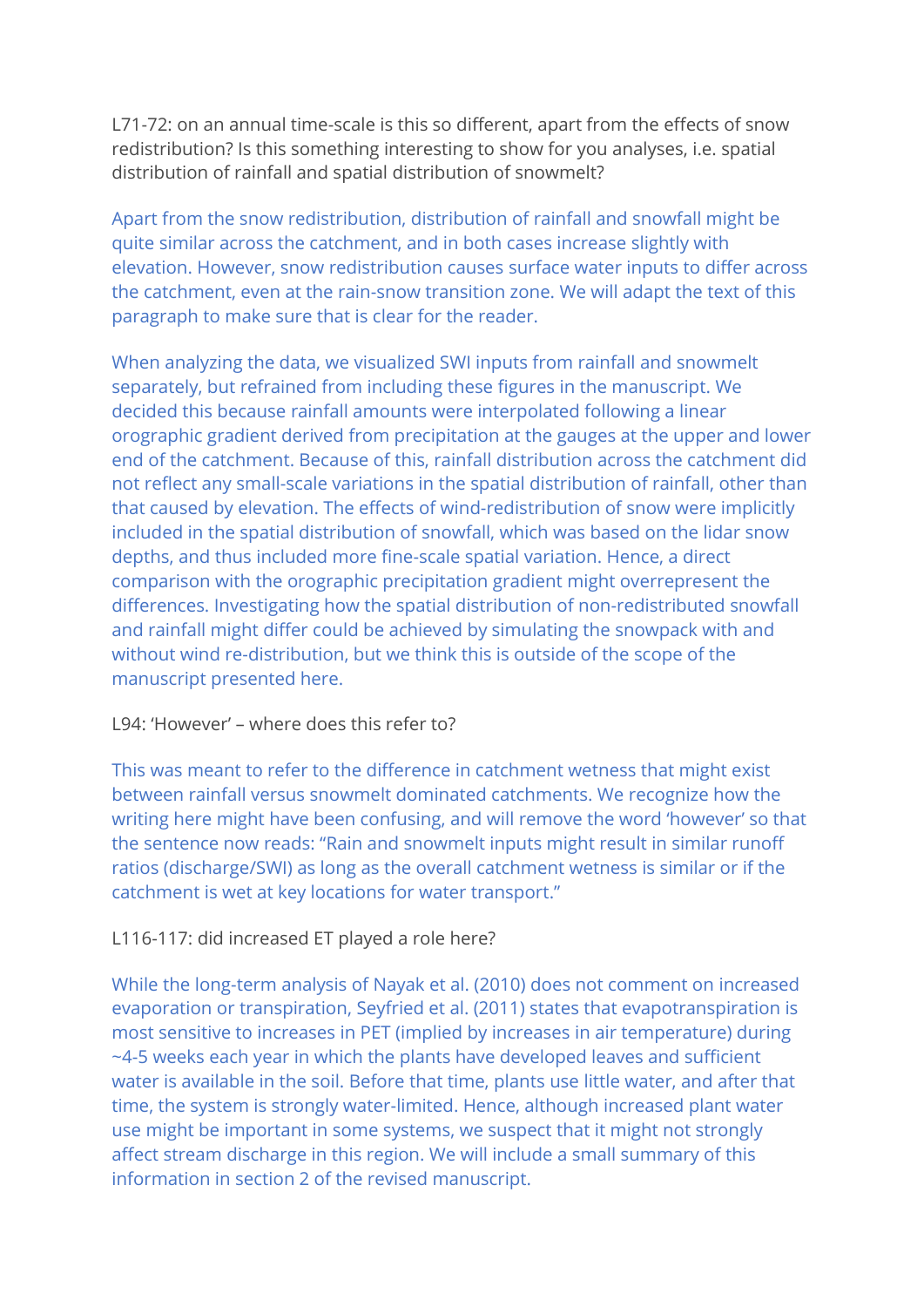L195-196: 'this uncertainty…. Patterns' – double with few sentences above

This part of the sentence repeats itself because we wanted to highlight the connection between the intra-annual consistency in snowpack patterns introduced above, and the uncertainty related to using the snow-on lidar from only one year, discussed here. To avoid the exact repetition of words, we will change this part of the sentence in L195 to something like: "… might have induced some uncertainty, but this uncertainty is likely to be small given the consistent spatial snow distribution, and was verified in this catchment …"

Section 3.5 How do catchment precipitation and discharge compare? Are there estimations for ET?

Precipitation and discharge are significantly correlated ( $R^2$ = 0.6, p-value = 0.005), which is shown in Fig. 6a of the original manuscript. There are no estimations for ET in this catchment. However, there are estimations for a nearby catchment at slightly higher elevation (1930 m) and that receives less precipitation (Upper Sheep Creek; Flerchinger et al., 1998; MAP: 479 mm versus 609 mm for Johnston Draw). Their measurements showed that evapotranspiration depends significantly on precipitation inputs, and amounted to 58% of annual precipitation for a wet year (703 mm precipitation) and 95% for a 'normal' year (482 mm of precipitation). Although estimating ET for the years and catchment presented here is beyond the scope of this effort, we will include the information about Upper Sheep Creek in the discussion.

L223 'this pattern was masked by the effects of other processes' – what is meant here? In general in the results section it would be helpful to indicate better when observations or when simulations are described.

Here we mean the snow redistribution processes, and we further detail measurements in which this process can be observed in L223-228. We agree that being specific is helpful, and we will change the text to "…the snowpack distribution was also affected by wind-driven redistribution of snow. For instance, the snow depths at jdt2 …."

L236-237 'differential melt-out patterns' – what was compared for that?

We compared the simulated persistence of the snowpack with the persistence of the snow-covered area from the satellite imagery. This comparison showed that the areas that were simulated to be snow-covered longer were also snow-covered longer in the satellite imagery. We recognize that we did not explain that very clearly in the manuscript and will add this to section 4.2 of the revised manuscript.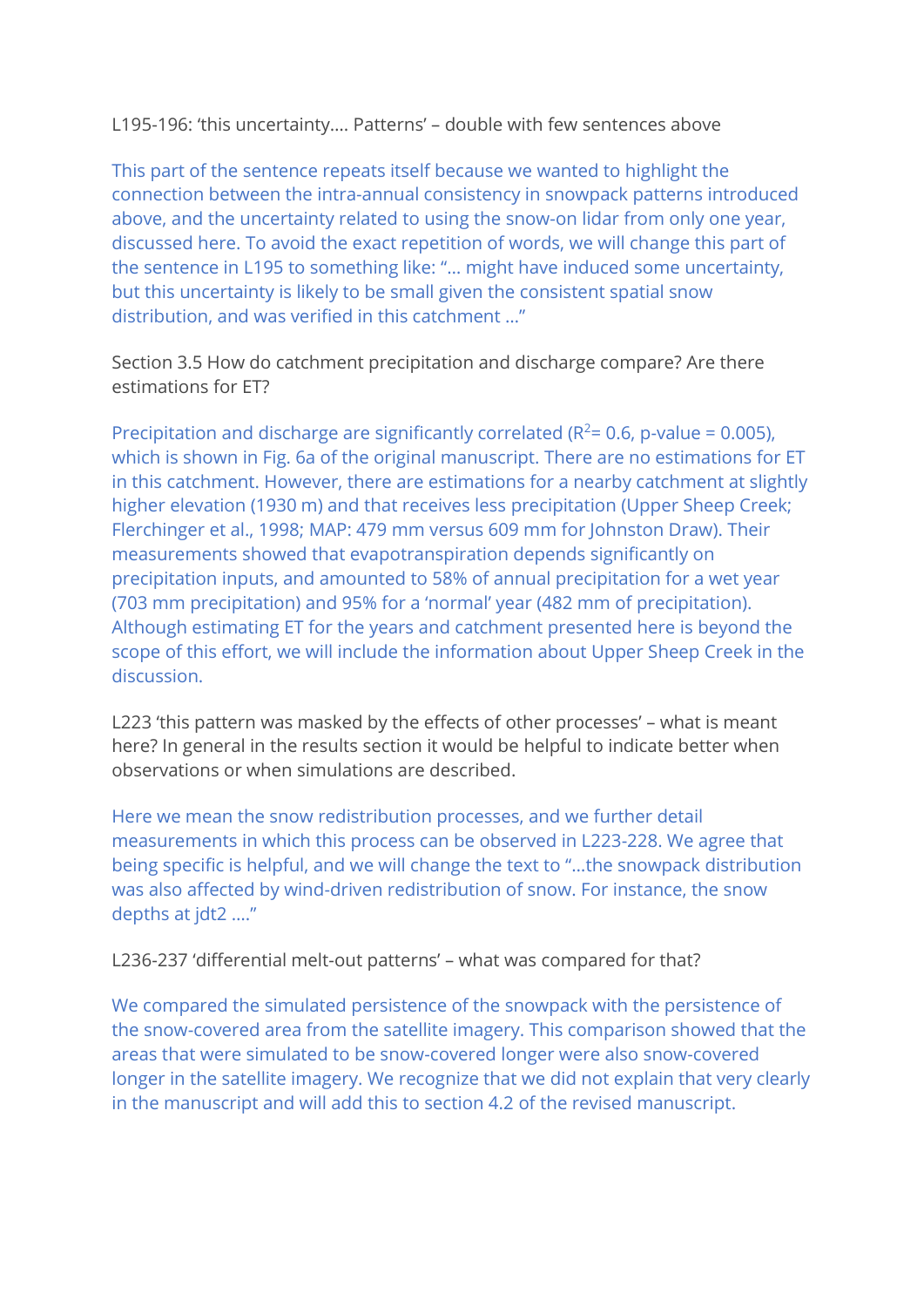L267 'As a result, average daily SWI rates were higher' – as a result of what?

We meant to say here that average daily SWI rates were higher as a result of higher snowfall and lower rainfall inputs. We will adapt this reference in the revised manuscript so that this is clear.

L274 'whereas roughly 30% of SWI….' – are delays taken into account, or is meant here the comparsion between SWI from month x to month y and discharge from month x to month y? Are the events where Q is higher than SWI also of interest?

This refers to the comparison of SWI in period x and discharge in period x, and no delays are taken into account. We will clarify this in the methods section of the revised the manuscript. Events where Q is higher than SWI are definitely of interest, but these are not further explored in this manuscript because we did not investigate discharge generation during individual events.

L279 Have you tried plotting % of SWI translated into discharge against temperature (annual, or during growing season?)

We did not do this, but find it an interesting suggestion! Plotting runoff efficiency as discharge/precipitation vs. mean air temperature shows that they are weakly and not significantly correlated ( $R^2$ = -0.43, p-value=0.217; Fig. R2.3). Perhaps, this corroborates that evapotranspiration is water-limited in this system rather than energy-limited. We will allude to this small additional analysis in the revised manuscript.



**Figure R2.3:** Annual air temperature (°C) versus runoff efficiency (discharge/precipitation, mm  $mm<sup>-1</sup>$ ).

We also investigated if the runoff ratio was related to precipitation or SWI on the seasonal scale (i.e., spring, summer, fall winter). We found that Q/P was weakly correlated to air temperatures during each season, with the summer period yielding the highest correlation ( $R^2$ =-0.54,

p-value=0.08). We assume that temporal offsets between snowfall and snowmelt might have led to low correlations in spring and winter. We found strong but insignificant relationships when calculating the efficiency as Q/SWI (up to  $R^2$ =-0.72, p-value=0.169, also during the summer season), and suspect that the insignificance of this relationship is likely due to the low number of observations (n=5). Together, these results suggest that temperature likely influences runoff efficiency in the warmer season, but has little effect in the cooler season.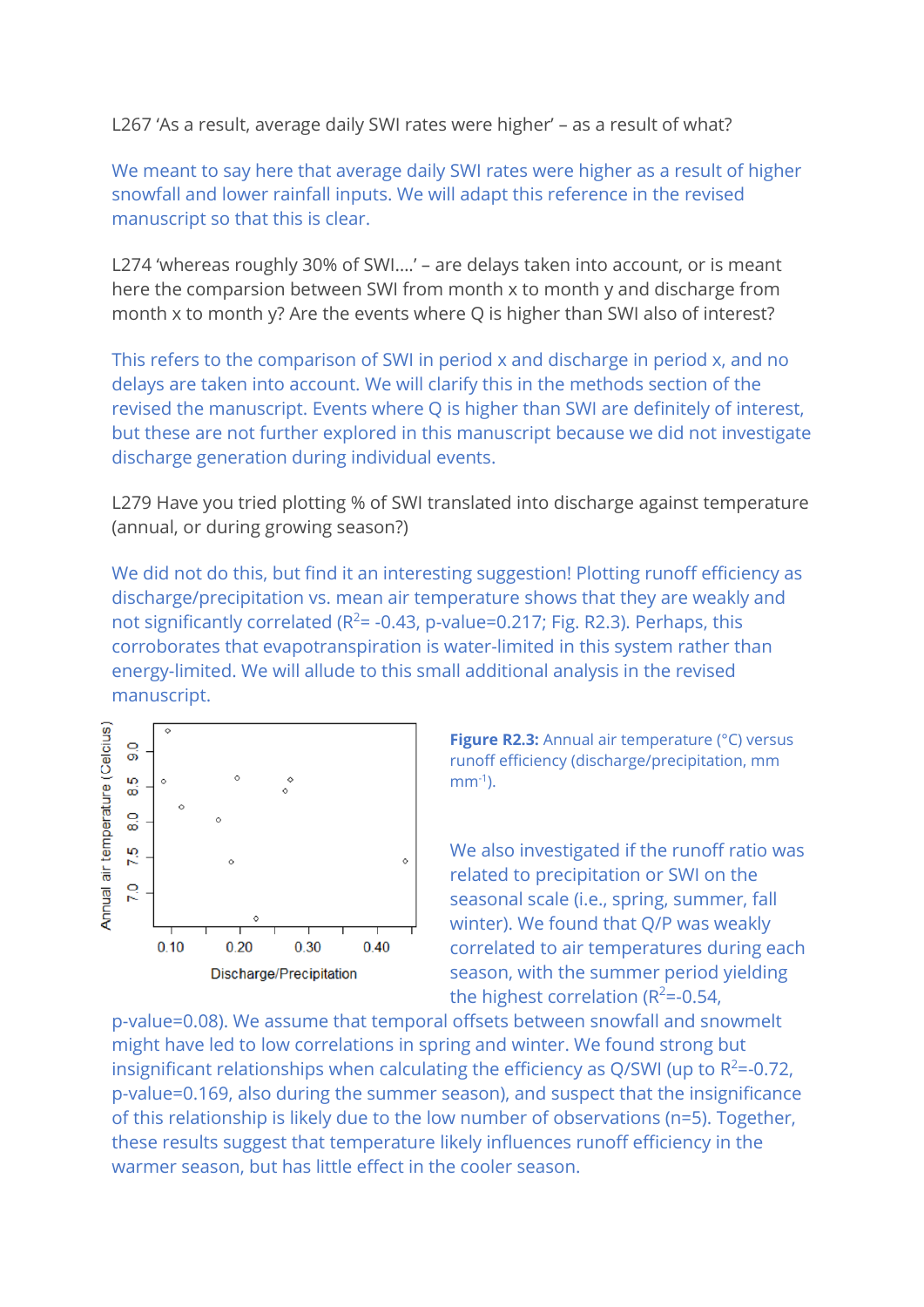Section 5 – the subsections have no numbering

Thank you. We will number the subsections in the discussion in the revised manuscript.

L357 'This highlights the importance of the temporal distribution of SWI' – also the importance of total water input?

Definitely! Although this was not emphasized in the initial version of the manuscript, we agree that this can be added as a conclusion. We will support this conclusion with the additional heat plot (Figure R2.1) and emphasize this finding in the text.

L360 'events' – throughout the manuscript when using 'event' please check if it is clear why event is meant? Precipitation, rainfall, snowmelt, discharge?

Thanks for pointing this out. We meant 'event' as 'rainfall or snowmelt event' (i.e., an event related to SWI). We now specify the type of event at each of the eight occurrences in the manuscript (e.g., it is written explicitly in the text as precipitation event, rain-on-snow event, snowmelt event…).

L369 'catchment' – sub-catchment?

Yes, 'Treeline' refers to a sub-catchment rather than the entire Dry Creek catchment. We will update this in the revised manuscript.

Discussion on simulated snow depts – could it be extended with a description of the reasons for varying performance for individual years and maybe a hypothesis how such 'bad' simulated years potentially could have influenced the results?

Thank you for this suggestion. We think that a summary of the extensive discussion in our reply to reviewer 1 would be a good addition to the current discussion on simulated snow depths, and aim to include that in the revised manuscript.

In short,

- weighted-average wind directions were similar between most years (246-272° for 2009, 2010, 2011 and 2014), but differed slightly in 2005 (202°).
- we suspect that the combination of a higher snow density (stronger cohesion of snow particles) and lower wind speed (less energy for transport) in 2011 compared to 2009 might have led to less wind-redistribution of snow in that year. This effect would have been exacerbated compared to 2014 because snowpacks in 2014 were much shallower. Since NSE values are based on squared errors, the divergence between the simulated and observed higher snow depths in 2011 would have resulted in a relatively lower performance in that year.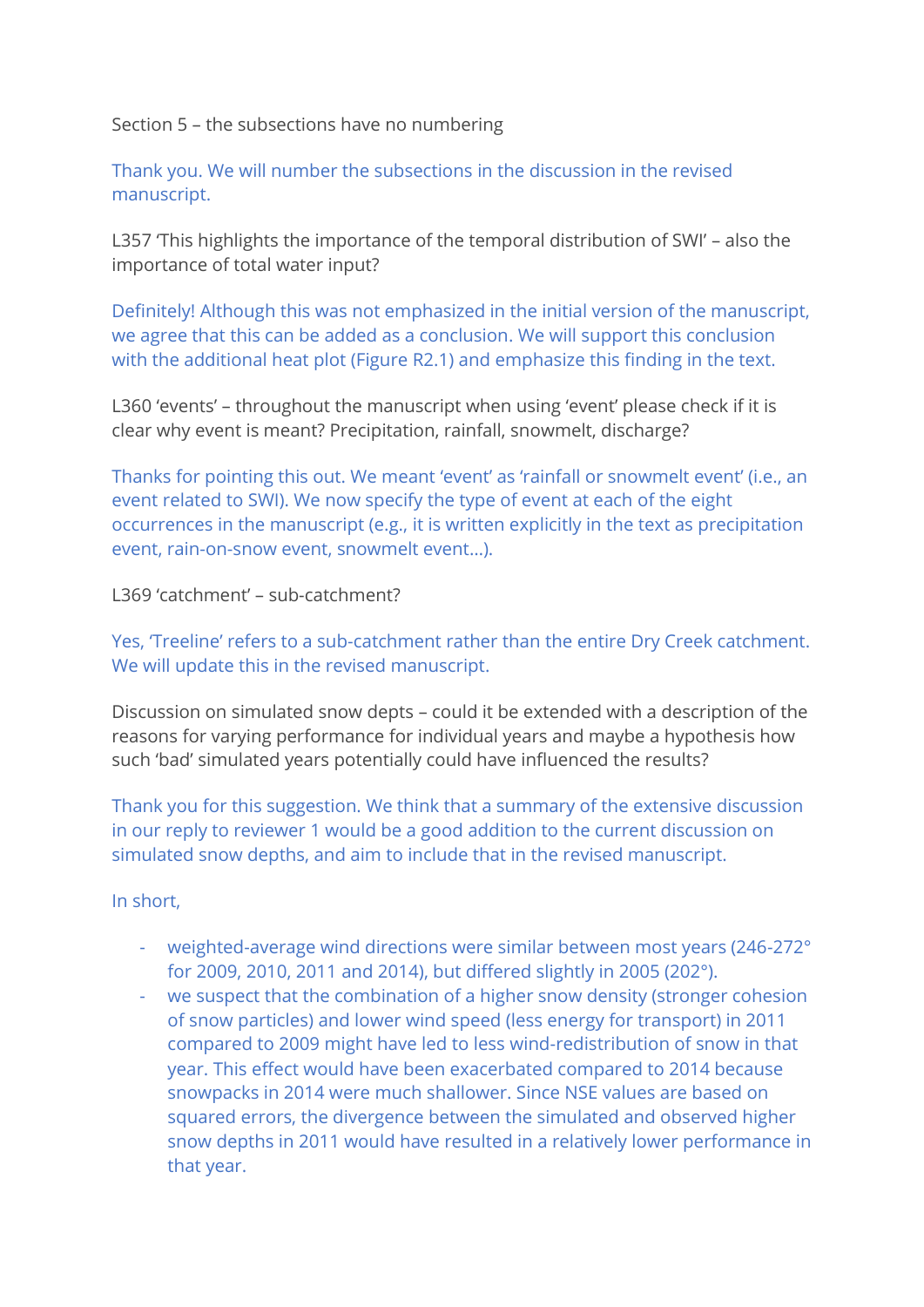- The snow density, wind speed and wind direction values in 2005 suggest that perhaps, the 2005 simulations might diverge the most from the lidar-derived snow observation in 2009. However, these potential differences will have gone unnoticed because there was only location that recorded snow depths in that year, for which the model performed relatively well (NSE: 0.83).

As to how this might have influenced the results: For years in which the actual snow redistribution was less strong than simulated, snow drifts might have been overrepresented, resulting in a later simulated melt-out date of the snowpack. If the snow redistribution was overestimated in some years, but underestimated in others, this might have resulted in either a stronger or weaker relationship between the snowpack melt-out date and the stream dry-out date.

L419 '…, which influences' – should it be, which may influence? As for example one of your conclusions is that the spatial distribution of SWI stays rather stable over time?

Thank you for this suggestion. Indeed, although we might expect that effects on the spatial distribution could be more severe if snow redistribution patterns are also affected, that is not shown in our work. We will adapt the phrase to "may influence".

L428 -429 Could a short explanation/hypothesis be added why Q was much higher in 2010?

We think that a short explanation can be a nice addition to the conclusions, and will change this part of the conclusions as follows "Despite similar annual SWI (553 vs. 557 mm), snowy 2010 had about twice as much stream discharge as rainy 2005. This is likely related to a higher fraction of SWI occurring in spring 2010 (46%) than in spring 2005 (32%)."

We also checked if the fraction of precipitation occurring in spring was related to annual stream discharge or runoff efficiency, and found a statistically significant positive relationship with the stream dry-out date ( $R^2$  = 0.58 p-value=0.06), and a positive, statistically insignificant relationship for annual discharge;  $R^2$ =0.43 pvalue=0.18). We now include these findings in the heatplot shown in Fig. R2.1.